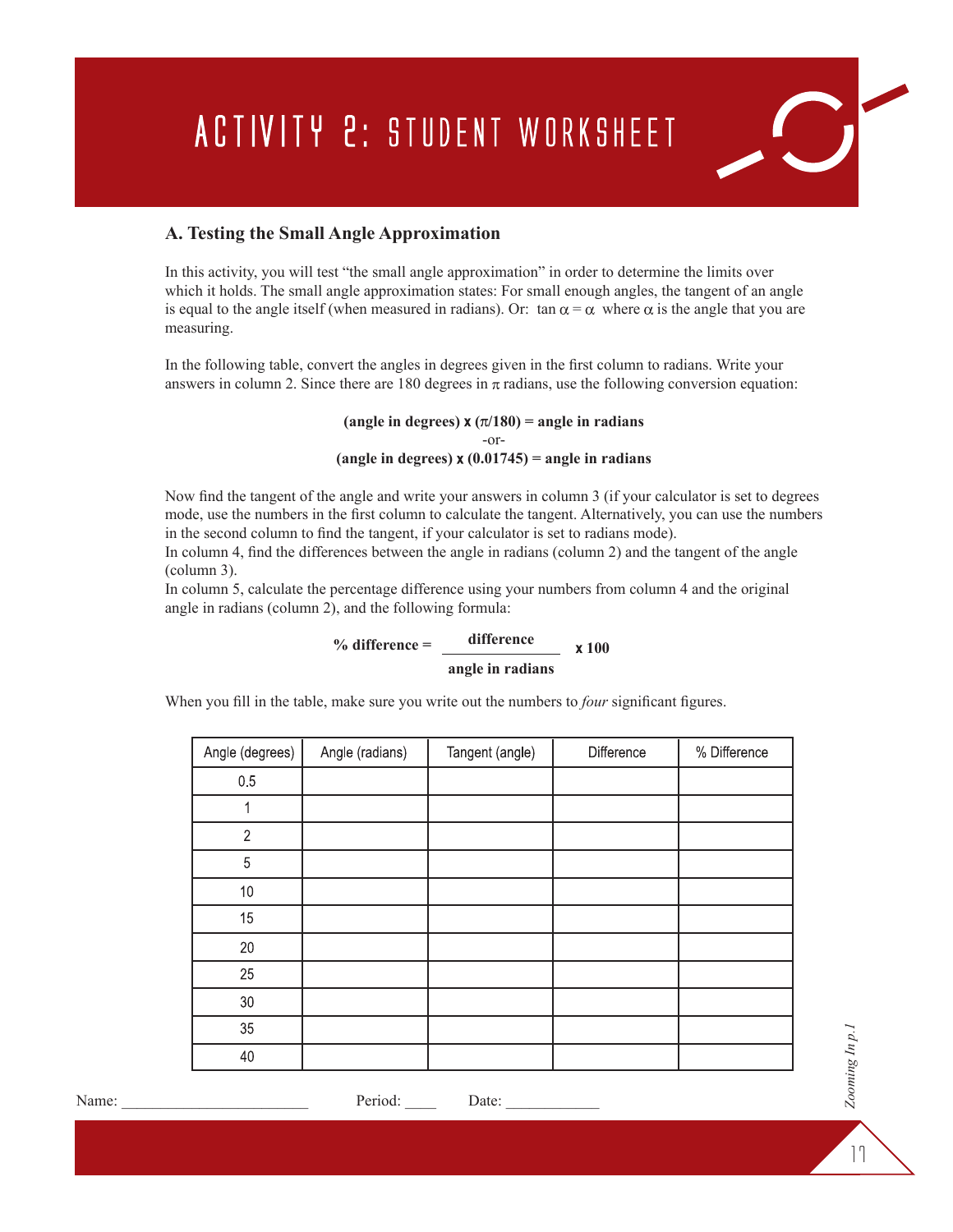

Question 1: One of the largest astronomical objects that you can see in the sky is the Moon, but it is still quite small - the full Moon is only 0.5 degrees across. Would the small angle formula give you a good measurement of the Moon's true size if you knew its distance?

Question 2: The active galaxies with the largest apparent angle in the sky are smaller than the apparent angle of the Moon. If we measure their distance, how accurate do you think the measure of their true size would be?

## **B. Measuring the Angular Size of a Person**

First, construct a template that measures a 5° and a 10° angle to use in the exercise. Place your stiff piece of cardboard in front

of you so that one of the long edges is nearest you. Mark a point near the lower right hand corner on that long edge.

Place your protractor so that the hole in the bottom edge of the protractor is centered on the mark on the cardboard. First, measure a 5° angle going

off to the left hand side and mark it. Using a straightedge, connect the first mark to the second, creating a 5° angle with the bottom edge of the cardboard. Make the line as long as possible, and draw it dark enough to see well.

Now label the angle. Draw a little arc going from the bottom of the template up to the 5° line. Next to it, write "5°." Then convert that angle to radians and write that number next to where you wrote " $5^\circ$ ," so it says " $5^\circ = X$  radians," replacing the X with the number you

calculated.  $10^{\degree}$ 



Next, repeat this procedure using a 10° angle. You should now have two lines, one at 5° and the other at 10°, starting at the lower right corner of the

paper and going toward the upper left. Using scissors, carefully cut the cardboard along the 10° angle.

Make sure you cut the vertex of the angle carefully! If the narrow tip of the angle gets

cut off, your measurements will be off. When you are done, you should have a long, narrow triangle. The entire angle is 10°, and it should be bisected by a dark line running along it that measures a smaller 5° angle.



18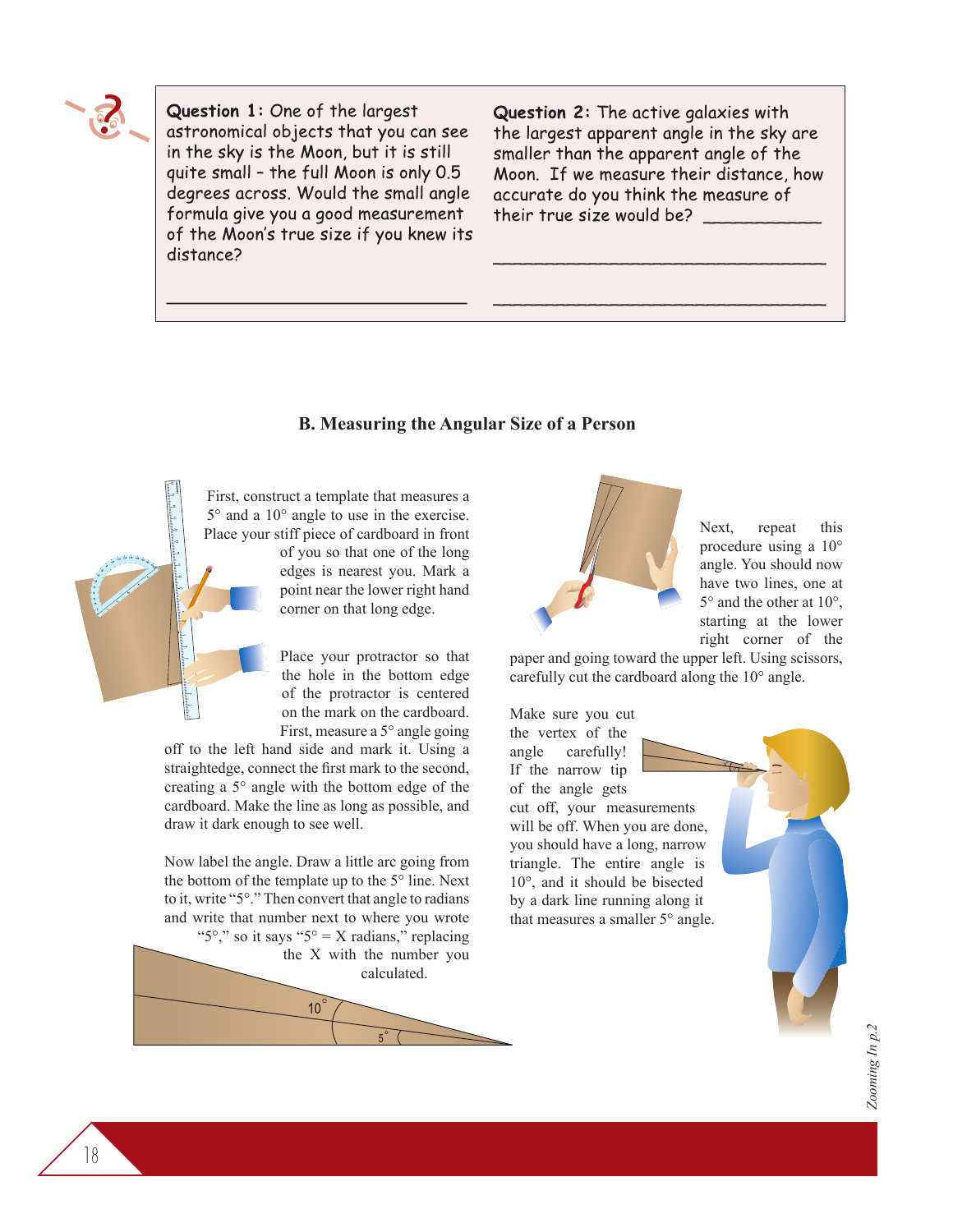You can check the accuracy of your template by measuring the 10° angle with your protractor again. It should be as close to 10° as possible, but no more than 0.5° off. If it's off by more than that, you'll need to either trim your template or make a new one.

Pick the roles each team member will perform in this activity: *Student A* will be using the template to measure angles, *Student B* will be measured, and *Student C* will be the measurer.

*Student C:* Using the meter stick, carefully measure the height of Student B to within a centimeter.



*Student A* will now measure the angular size of Student B. Make sure you have enough room to do this! You'll need about 8-15 meters between them, so you may have to do this in a hallway or outside.

*Students A and B*: Start off by standing next to each other.

*Student C*: Mark the position of Student A on the floor/ground. (The mark should represent where Student A's eyes are, and not toes! Gauge where Student A's eyes are over the floor, or simply mark where the ankle is, which is roughly under the eyes.)

*Student B*: Start walking away from Student A.

*Student A*: Using the angle template, compare the size of Student B to the *10° angle* on the template. (The best way to do this is to pinch the narrow end of the angle with your thumb and index finger, and hold it up to your face on the outside of your eye. That way, the vertex of the angle is aligned with your eye.) When Student B has walked far enough away that s/he appears to be the same size as the 10° angle, tell Student B to stop. Student B may need to move a bit closer or farther to adjust his or her angular size to match the template. If Student B appears smaller than the angle, tell Student B to move closer to you until Student B appears to be the same size as the end of the angle measure. If Student B appears too large, tell Student B to move away. Match the angle as carefully as you can. Remember, mark the floor under the eyes, not the toes!

*Student C*: When Student B is at the right distance, mark this position.

*Student C*: With the meter stick or tape measure, measure the distance between Student A and Student B, to the nearest centimeter.



Calculate the height of Student B using the small angle formula:  $\alpha = d/D$ . In this equation,  $\alpha$  is the  $10^{\circ}$  angle (but in radians!) that you used to position the student, lower case **d** is the height of Student B and upper case **D** is the distance that you have measured in question 4.



How close were you able to calculate the actual height? Subtract the calculated value from the measured value.



Calculate this difference as a percent:

**The percent difference in distance =**

**(measured – calculated) (measured) 100**

Question 7: Percent difference:

19